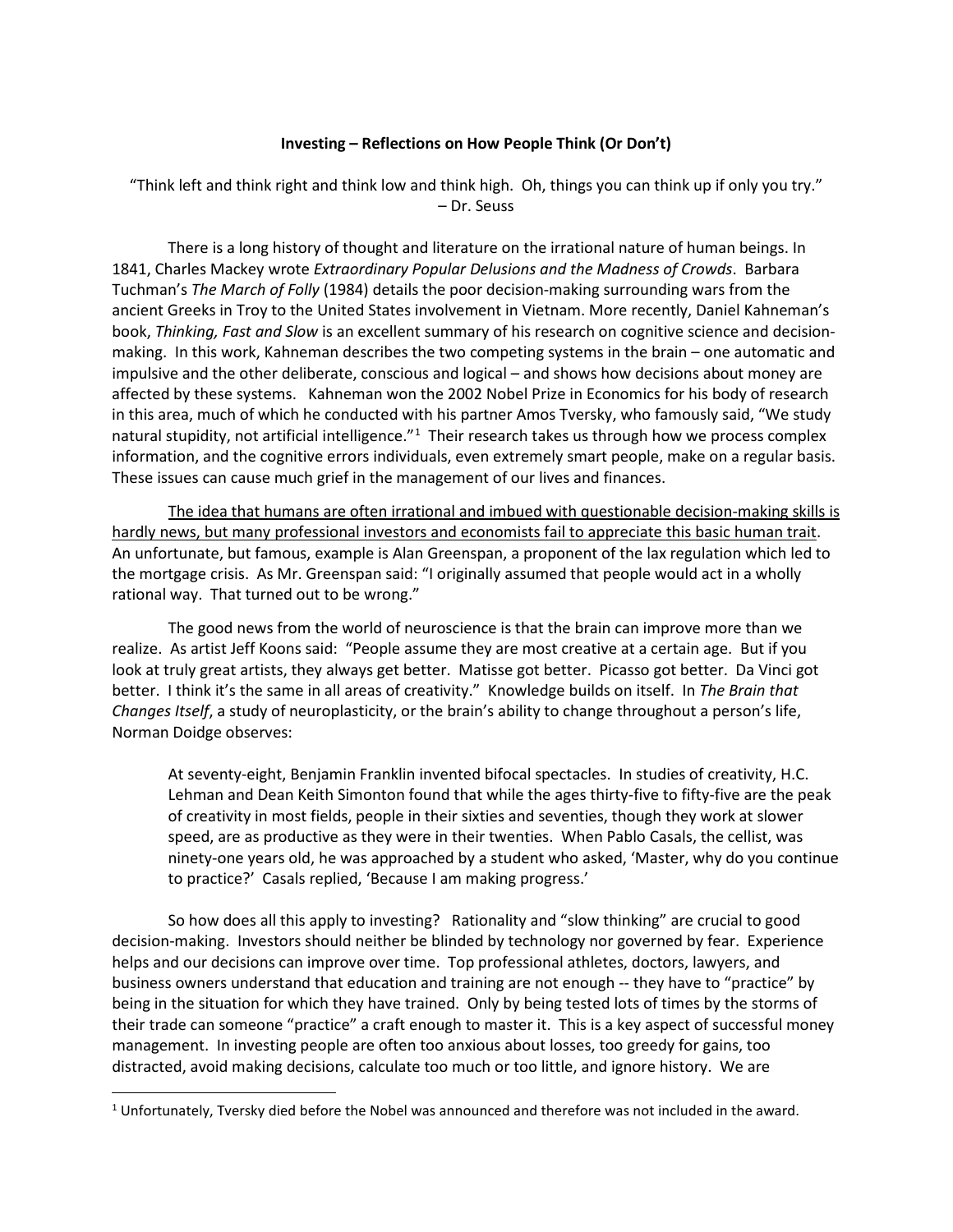endeavoring to use these lessons in our day-to-day portfolio management activities. In this letter we address certain areas where we think the human mind commonly misunderstands investing and irrationality wins out, and we suggest good mental habits to counteract these tendencies.

# **Math alone does not a rational investor make**

"As far as the laws of mathematics refer to reality, they are not certain; and as far as they are certain, they do not refer to reality." – Einstein

Mathematic patterns underpin our natural world and math drives our progress, even in areas that might surprise us. For example, da Vinci and other painters couldn't have created their breakthrough paintings without advances in geometry, which is how they learned to add depth.

The technological revolution has brought math to the masses; it's amazing to think that most of us carry around the equivalent of a super computer from twenty-five years ago in our back pockets. However, evolution does not keep pace with technology, and the human brain is basically the same as it was thousands of years ago, when Aristotle said: "There is a foolish corner in the brain of the wisest man." Computers and math cannot create a rationality that most humans lack.

The inability of quant investment models to handle irrationality well in the longer term is why - to pick two famous examples -- Long Term Capital Management and lots of mortgage investing strategies worked until they didn't. Both of these quant-based fiascos highlight the point of Burrhus Frederick Skinner that "the real problem is not whether machines think but whether men do." As mathematician Jim Simons (arguably the world's most famous quant trader) acknowledged in *The New Yorker*, "longer-term trading makes algorithms less useful. It's like the weather, . . . the nearer in, the higher the certainty."

Framing the world in numbers can cause investors to believe that predictions made by a computer are more reliable than they actually are. Lots of calculations can create a false sense of security. Numbers can be misstated or obfuscated and the programming assumptions may be wrong. At least currently, we don't think math and computers can predict the long-term performance of businesses and investments with a great deal of accuracy.

There is a tension as well between numbers and creativity. We think Gary Kasparov has it right that "there's only one thing that only humans can do, and that's dream, so let us dream." The application of this to investing is direct, and Bernard Baruch told us why: "I get the facts, I study them patiently, I apply imagination."

# **Technology causes shorter attention spans**

Unfortunately, patience is a increasingly scarce commodity in our world. Apple's head of software engineering recently said that iPhones have become "such a habit that we might not even recognize how distracted we've become." In fact, if you glance at a text message, research shows it disrupts your thought process from six to twenty-three minutes -- obviously this distraction makes it much harder for investors to patiently study the facts at hand.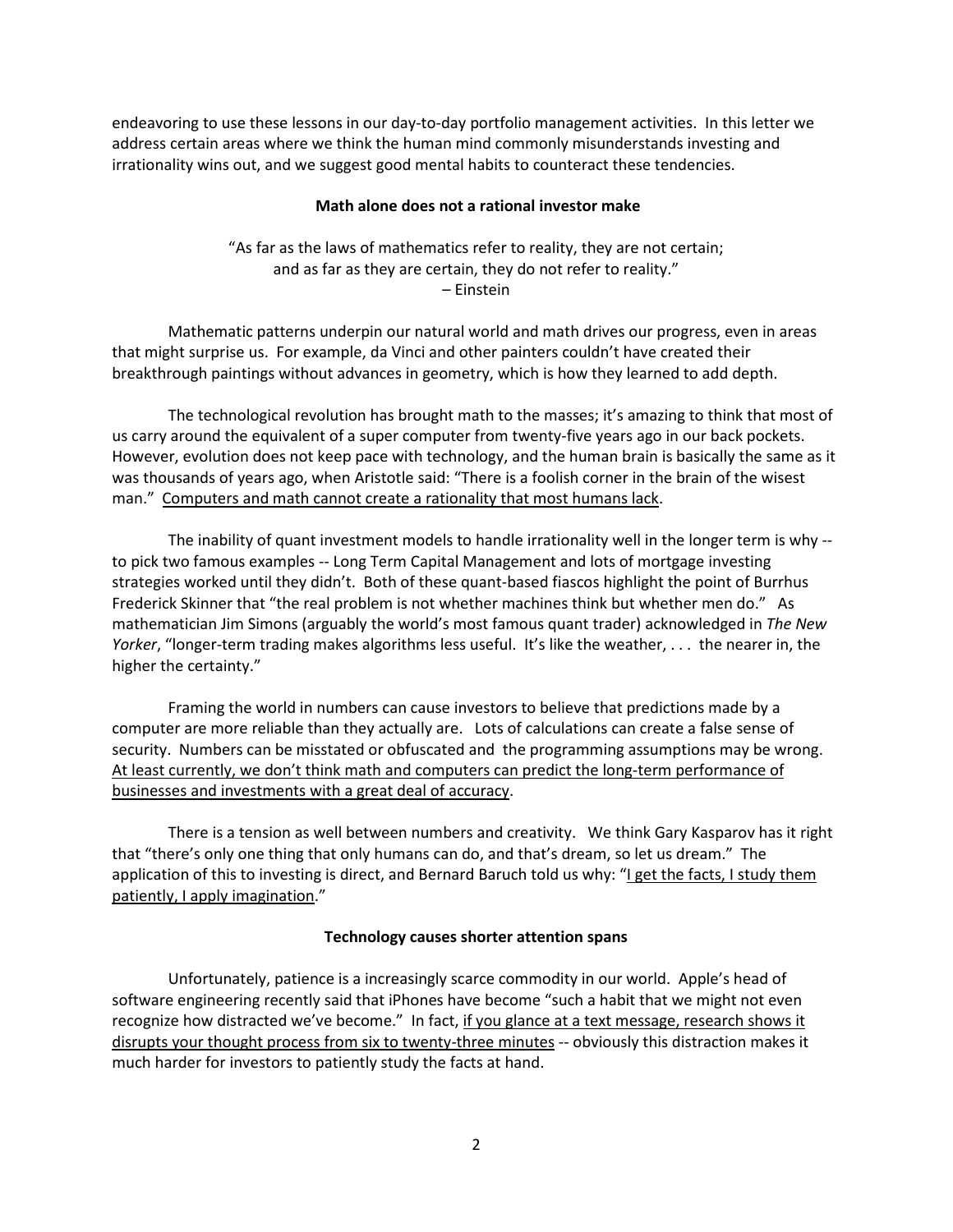Yet multitasking just accelerates. As Adam Gazzaley and Larry Rosen put it in *The Distracted Mind – Ancient Brains in a High-Tech World*:

New media also facilitate constant switching. Smartphones, desktops, and laptops support multiple apps while web browsers allow numerous simultaneously open tabs and windows, making it increasingly difficult to attend to a single website or app without having our attention lured away. This new pattern of engagement extends to the way we use different types of media. There is a well-documented and growing tendency for many of us to 'media multitask.' For example, a study … found that the typical teen and young adult believes he or she can juggle six to seven different forms of media at the same time. … Several studies have reported that U.S. adults and teens check their phone up to 150 times a day, or every six to seven minutes while they are awake. $2$ 

Relentless distraction is the enemy of sound money management. As Mr. Munger stated at his annual presentation I enjoy attending in Los Angeles: "Multi-tasking is great if you're the chief nurse in the hospital, but not for investing."

In addition to inhibiting patient study of the facts, we feel that shorter attention spans lead to more trading, which is almost always an enemy of good returns. The longer I've been managing money, the more convinced I am that fewer decisions are better – the more changes you make, the greater the chances of making mistakes. We think investing should be reading-intensive, not trading-focused.

# **Impulsive thinkers misconstrue risk**

At first blush, cash, bonds and other currency-based investments appear to be completely "safe," but a more patient, thoughtful analysis shows them to be anything but. A lot of wealthy Americans had the same amount of principal in the mid-1980s that they had in the late 1960s, but what they could buy with their money had declined dramatically because of the effects of inflation.<sup>[3](#page-2-1)</sup> Liaquat Ahamad, author of "Lords of Finance," a superb economic history of the late 1920s and early 1930s, reports that most economists think you need \$200 today to equal the buying power of \$1 in 1930. We think this commentary from Warren Buffett's 2011 letter explains inflation risk very well:

The riskiness of an investment is not measured by beta (a Wall Street term encompassing volatility and often used in measuring risk) but rather by the probability – the *reasoned* probability – of that investment causing its owner a loss of purchasing power over his contemplated holding period. Assets can fluctuate greatly in price and not be risky as long as they are reasonably certain to deliver increased purchasing power over their holding period. And as we will see, a nonfluctuating asset can be laden with risk.

. . . . .

<span id="page-2-0"></span> $<sup>2</sup>$  Ironically, while they profit from hooking the masses on media gadgetry, the titans of technology often strive to</sup> keep their own children away from these devices. In *Irresistible: The Rise of Addictive Technology and the Business of Keeping us Hooked*, Adam Alter reports that "in late 2010 [Steve] Jobs told *New York Times* journalist Nick Bilton that his children had never used the iPad. 'We limit how much technology our kids use in the home.' Bilton later discovered that other tech giants imposed similar restrictions.

<span id="page-2-1"></span><sup>&</sup>lt;sup>3</sup> As Jay Leno said: "Congress wants to replace the dollar bill with a coin. They've already done it: It's called a nickel<sup>"</sup>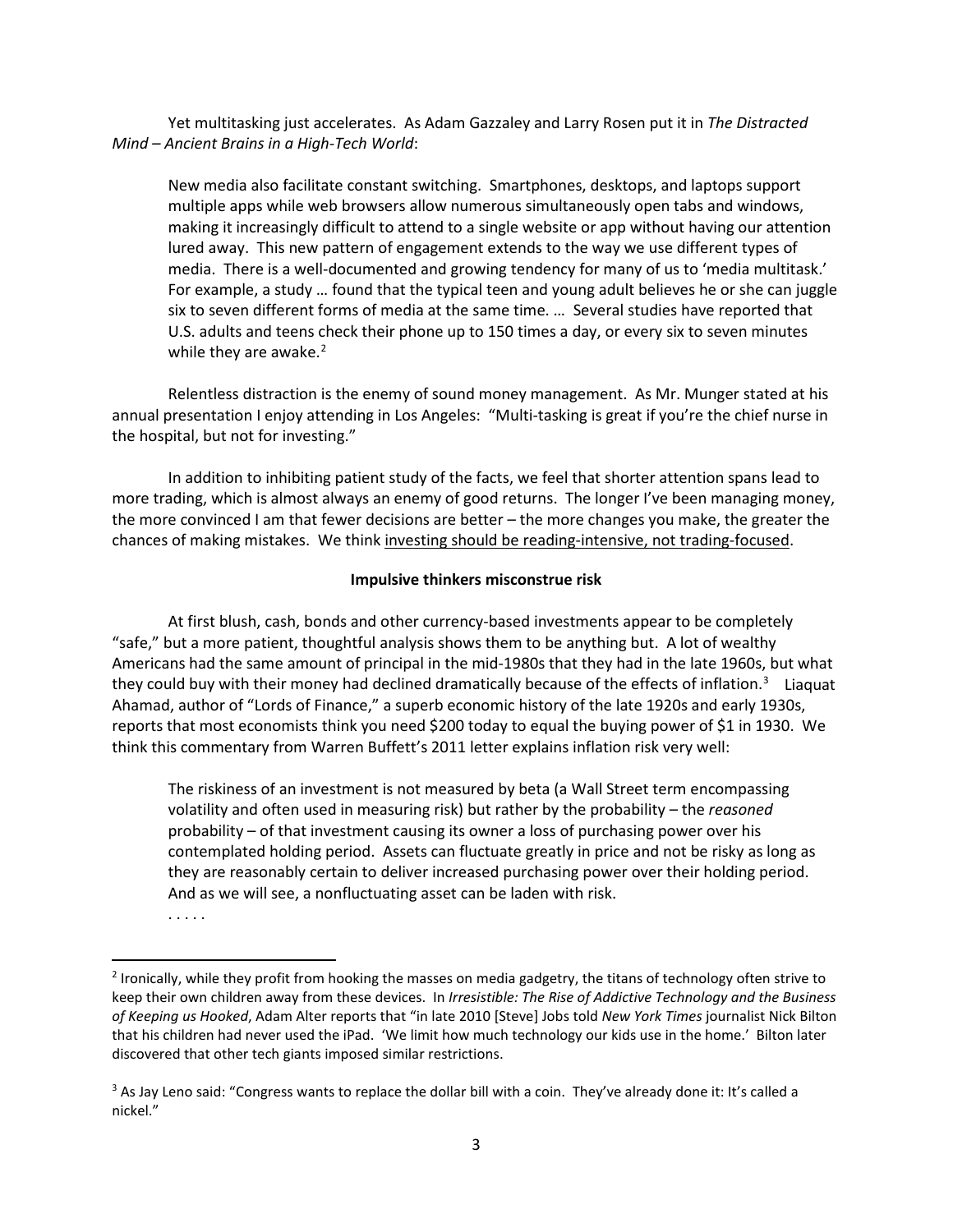Investments that are denominated in a given currency include money-market funds, bonds, mortgages, bank deposits, and other instruments. Most of these currency-based investments are thought of as "safe." In truth, they are among the most dangerous of assets. Their beta may be zero, but their risk is huge [our emphasis].

Over the past century these investments have destroyed the purchasing power of investors in many countries, even as these holders continued to receive timely payments of interest and principal. This ugly result, moreover, will forever recur. Governments determine the ultimate value of money, and systemic forces will sometimes cause them to gravitate to policies that produce inflation. From time to time these policies spin out of control.

… "In God We Trust" may be imprinted on our currency, but the hand that activates our government's printing press has been all too human.

High interest rates, of course, can compensate purchasers for the inflation risk they face with currency-based investments – and indeed, rates in the early 1980s did that job nicely. Current rates, however, do not come close to offsetting the purchasing-power risk that investors assume. Right now bonds should come with a warning label.

A "slow-thought" approach to money management shows equities, on the other hand, to be a less risky choice for investors with a long time horizon. As Mr. Buffett noted in the 2017 Berkshire letter:

In *any* upcoming day, week, or even year, stocks will be riskier – far riskier – than short-term U.S. bonds.<sup>[4](#page-3-0)</sup> As an investor's investment horizon lengthens, however, a diversified portfolio of U.S. equities becomes progressively *less* risky than bonds, assuming that the stocks are purchased at a sensible multiple of earnings to then-prevailing interest rates [our emphasis].

It is a terrible mistake for investors with long-term horizons – among them, pension funds, college endowments and savings-minded individuals – to measure their investment "risk" by their portfolio's ratio of bonds to stocks. Often, high-grade bonds in an investment portfolio *increase* its risk [our emphasis].

Loss aversion is a concept discussed by Kahneman as having a powerful impact on our decision making, and it is primarily an emotional, not rational response to a situation or problem, especially in money management. Serious gamblers generally do not experience loss aversion, they only consider the "big score," which as we all know can often lead to disaster. However, to not take reasonable risks also courts disaster over the long term in investing. To be sure, loss of principal is a bad thing, but over time loss of purchasing power is really the issue.

# **Attempting to time the stock market is irrational**

Advances in brain scans have revealed that the part of the brain that reacts to falling stock or bond prices is the same part of the brain that activates when you see a lion or tiger – or more likely around New York, a bear. Letting the automatic, impulsive part of your mind govern your actions in a

<span id="page-3-0"></span> <sup>4</sup> Obviously, stocks can be riskier than short-term bonds for multiple years too, but the longer the time period the more the aforementioned advantages of owning growing productive assets as well as the inflation tax come into play, and we feel the safer stocks become relative to bonds.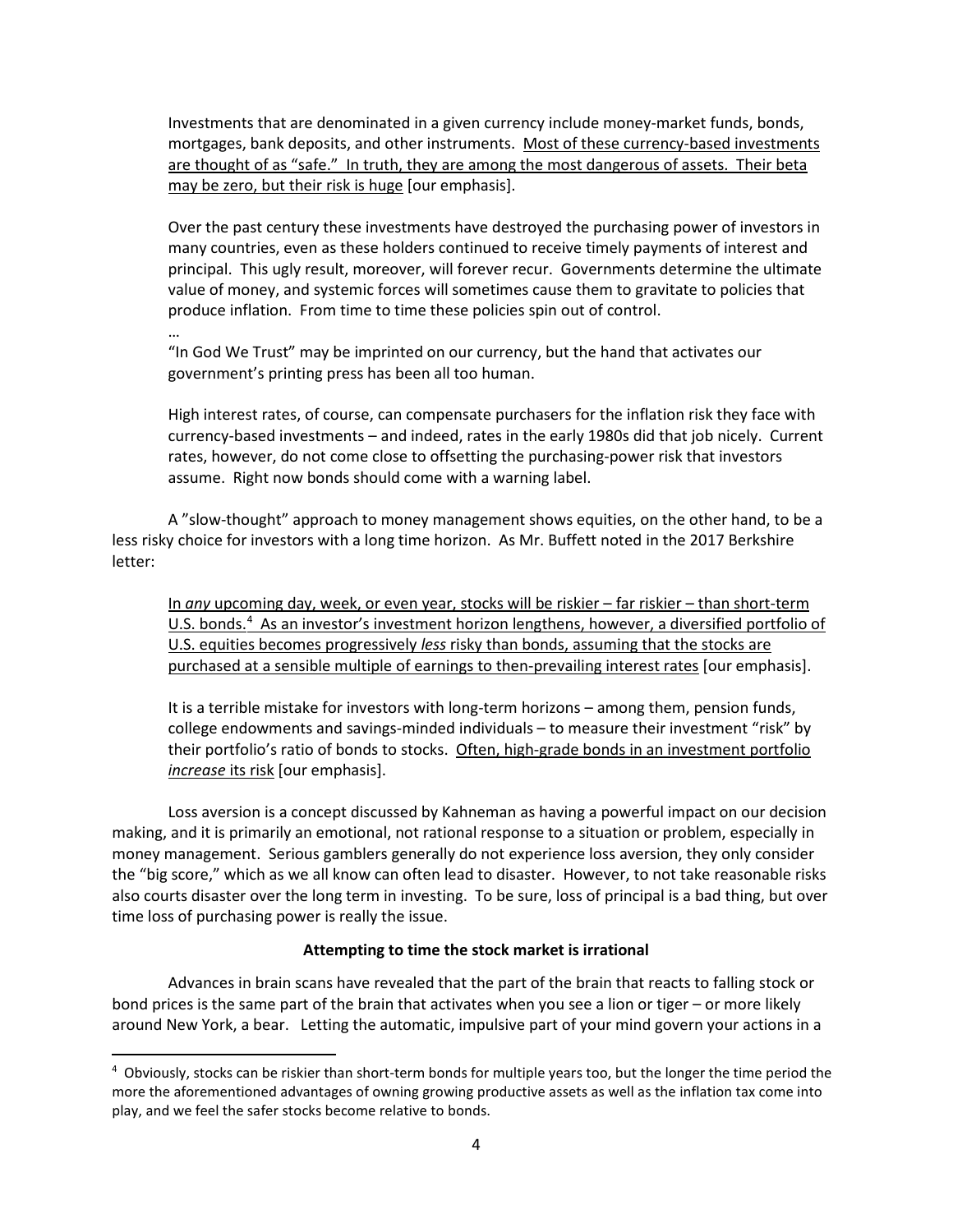falling market is not the path to successful investing. We aren't suggesting fears shouldn't be considered, but we agree with what Samuel Johnson said in the 1700s: "Fear is implanted in us as a preservative from evil; but its duty, like that of other passions, is not to overbear reason, but to assist it." This is a wise aphorism and as always is easier said than done. Kahneman's premise is that this is what "slow thinking" is all about. Fast thinking is the intuitive and rapid type of thinking that can mislead us and at times this can have serious consequences. Slow thinking is resisting intuitive but incorrect solutions to problems and guarding against irrational fear based responses.

While neuroscience may help explain the why of market pull-backs, it can't predict the when. As Mr. Buffett puts it: "*No one* can tell you when these will happen. The light can at *anytime* go from green to red without passing at yellow."

Perhaps the reason why major stock market drops are so hard to predict is that the returns of the market are concentrated in a remarkably small number of days. Over the years, we've seen a number of studies on this topic, but most recently *Fortune* wrote that "from 1997 through 2017, the S&P 500 returned 7.2% annually. But if you had been on the sidelines, for whatever reason, and missed the markets' 30 best days – a tiny fraction of the 5,217 trading days during the 21-year span – your stock portfolio would have *lost* 0.9% annually." It's worth noting that two of the four major drops of the past fifty years (Summer 1998 to Spring 2000 and Fall 2008 to Spring 2009) took place during this period, and yet, the overall returns were still reasonable. So if someone claims they can predict market hiccups, we say exactly how can this be done? What forecaster can guess today when these 30 good days will be over the next 21 years?

Viewed this way, one realizes that despite the non-stop parade of commentators in the media claiming they can predict the market's ups and downs, the overwhelming evidence is that it is cognitive error to try. We believe we just have to accept with equanimity that from time to time the market is going to have big drops. And when the markets do drop, remember that Wall Street is the only place where buyers disappear when top-notch merchandise is heavily marked down. Ben Graham, certainly one of the most brilliant investment thinkers of the past century, summarized this as follows: "The stock market functions as a voting machine in the short run, it acts as a weighing machine in the long run." Crowd psychology garners the votes, free cash flow generated stacks up the weights.<sup>[5](#page-4-0)</sup>

# **Dealing with irrationality – read, keep an open mind, be curious, focused, patient and happy**

Understanding how our brain's tendencies can sabotage financial decisions, we have identified the following interconnected habits that we believe can greatly help folks achieve investment success:

# **Read**

Knowledge builds on itself. Charlie Munger said: "In my whole life, I have known no wise people … who didn't read all the time – none, zero." Really enjoying reading a lot about business and investing is, in our opinion, a requirement for success in long-term investing. Or as Einstein put it: "Wisdom is not a product of schooling but of the lifelong attempt to acquire it."

<span id="page-4-0"></span> <sup>5</sup> Currently, folks are infatuated with some technology oriented areas of the market, but as Mr. Buffett has pointed out: "Only when the tide goes out do you see who is swimming naked."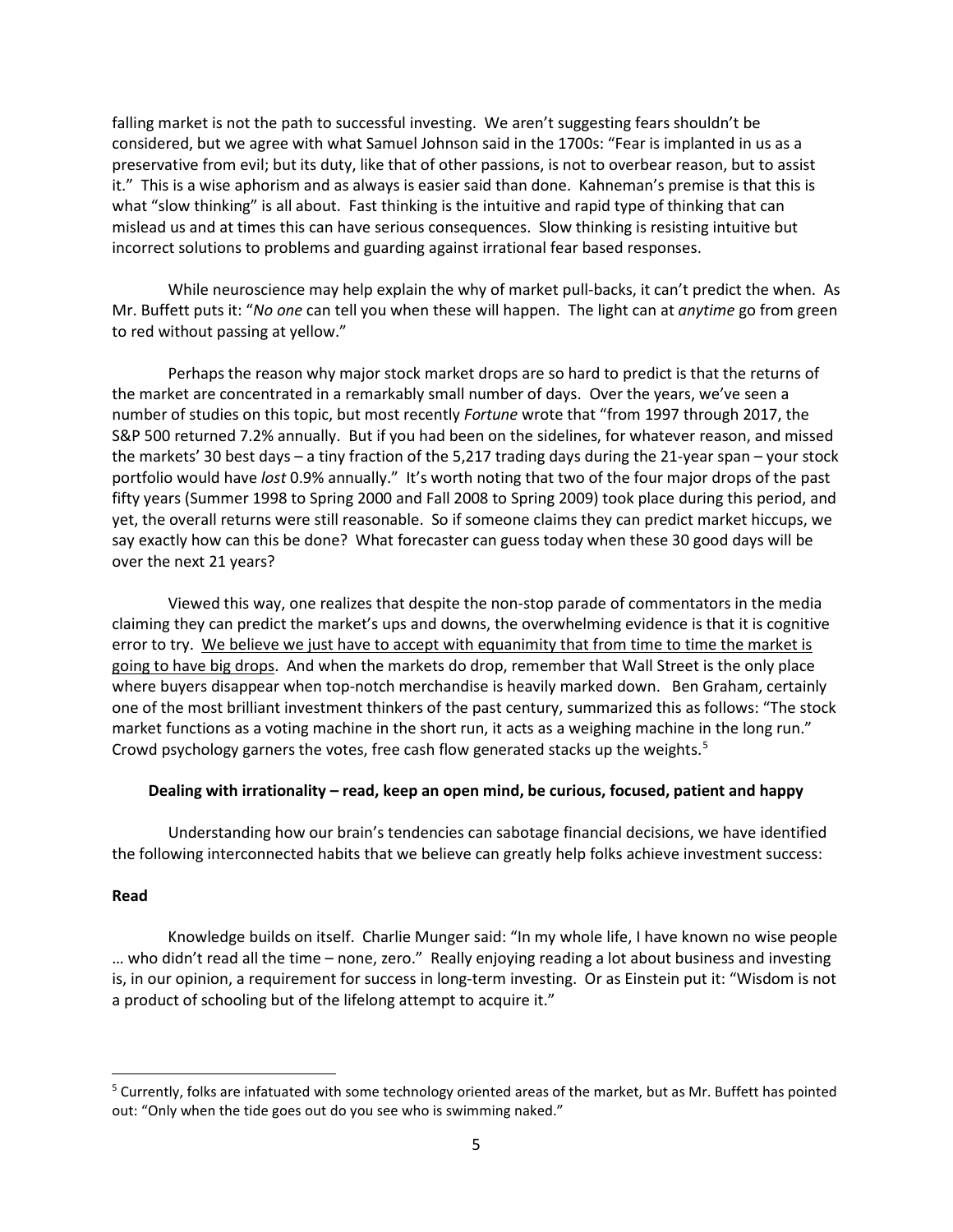#### **Keep an open mind**

We are investment polygamists – we don't think there is any one approach to success. Certainly we follow the proverb that the first rule of fishing is to fish where the fish are. This means, for example, we favor companies with insider buying, purchasing their own stock, and spin-offs over businesses doing lots of acquisitions, which we generally feel perform poorly. But that doesn't mean we won't research those businesses occasionally. If you go back in American business history, there are lots of examples where the exception was well worth researching. Perhaps the first industry roll-up was the American News Company going public on the N.Y.S.E., buying out the other major newspaper and periodical distributors in the late 1860s, thus creating a profitable and long-lasting monopoly lasting many decades.

Furthermore, industries change, as do barriers to entry, *i.e.,* competitive moats. At the beginning of my career I viewed railroads and airlines as terrible businesses, but as the competitive dynamics of both evolved, I now think they're broadly attractive. The original Silicon Valley was Scranton, then Cleveland, later New Jersey. A key is to approach any investment through different prisms -- remembering always that what works to analyze one business may not be applicable to another.

At the end of the day, we want to avoid what Machiavelli identified as the "tragedy of man – circumstances change, but he doesn't."

### **Be curious**

Walter Isaacson feels that a common thread among Leonardo da Vinci, Ben Franklin, Albert Einstein and Steve Jobs is being really curious – having a child-like sense of wonder about the world. Samuel Johnson felt "curiosity is one of the most permanent and certain characteristics of a vigorous intellect." Being curious in investing surely helps identify new technologies, see what managements are really doing, and in countless other ways.

### **Be focused**

There is so much information available today, it can be overwhelming. A crucial strategy is to be realistic about what you understand and stick to those areas. Equally important is to remember that investing is like a baseball game where the opponent pitches all year long and you only have to swing at the easiest pitches – it's a psychological skill, though, as there always will be a peanut gallery telling you to swing. People urging you to follow the herd. In addition, just waiting for the easy pitch can be tedious, but remember, there's nothing boring about making money. Even better, the fat pitch tends to be safer.

### **Be patient**

In *Reminiscences of a Stock Operator*, a fictionalized account of the trader Jesse Livermore, he said "It was never my thinking that made the big money for me. It was always my sitting. Got that? My sitting tight!" Mr. Munger also addressed this topic when he stated that the "big money is not in the buying and selling, but in the waiting." As *The Financial Times* wrote "Charlie Munger has described how he is perfectly happy to hold on to shares in strong businesses even if he believes they have become expensive. 'Psychologically, I don't mind holding a company I like and admire and I trust and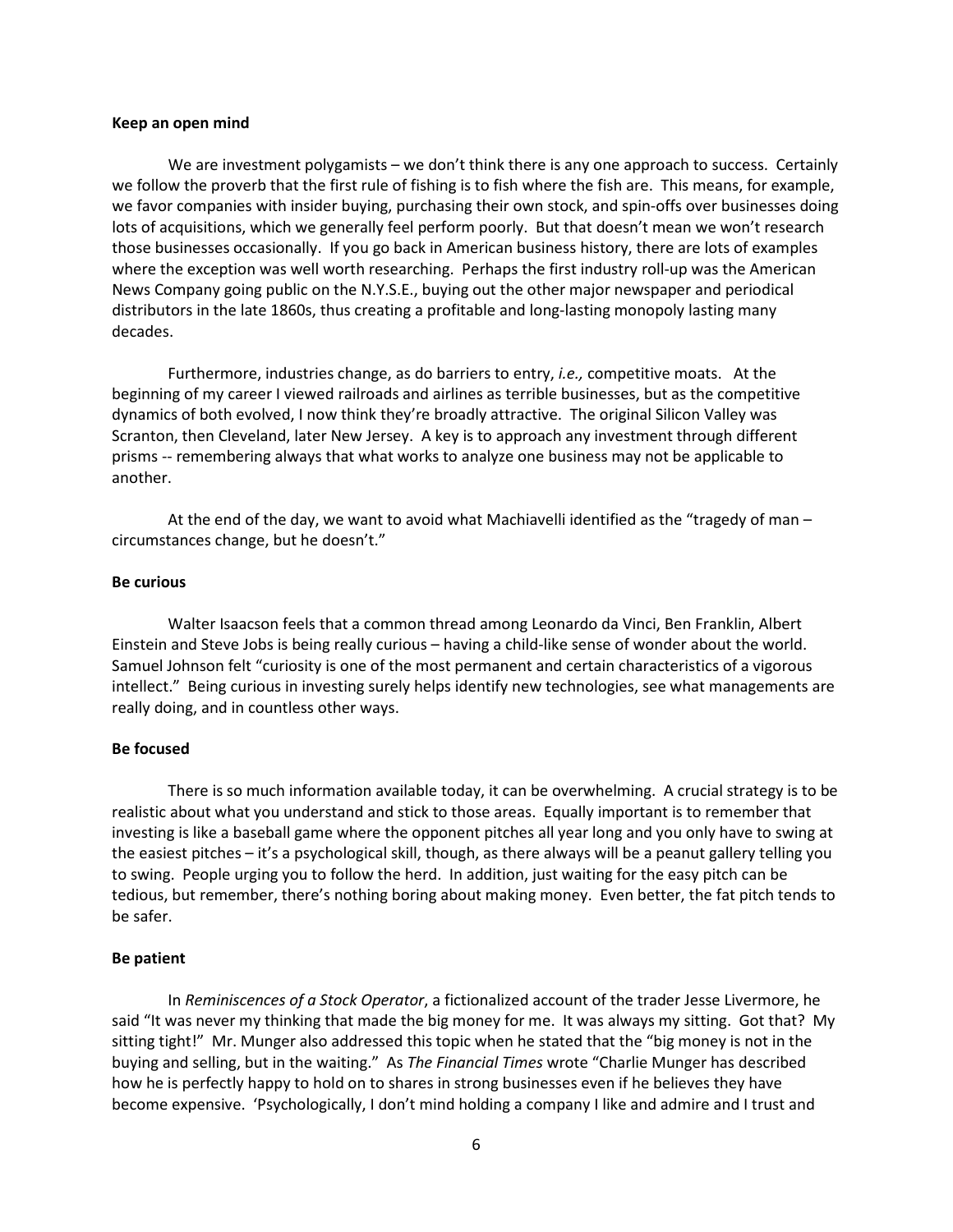know that it will be stronger than now after many years,' he has said. 'And if the valuation gets a little silly, I just ignore it. So I own assets that I would never buy at current prices but I am quite comfortable holding them.'"

# **Be happy**

If a person really enjoys something they are going to be better at it. The best investors have a real passion for what they do and enjoy the process – a lot. As Hegel highlighted, "nothing great in the world has been accomplished without passion." We believe that happiness in the investment process leads to success, not the reverse. Shawn Achor, in *The Happiness Advantage: The Seven Principles of Positive Psychology That Fuel Success in Performance at Work*, found that:

Instead of narrowing our actions down to fight or flight as negative emotions do, positive ones broaden the amount of possibilities we process, making us more thoughtful, creative, and open to new ideas … Recent research shows that this "broadening effect" is actually biological; that happiness gives us a real chemical edge on the competition. How? Positive emotions flood our brains with dopamine and serotonin, chemicals that nor only makes us feel good, but dial up the learning centers of our brain to higher levels. They help us organize new information, keep that information in the brain longer, and retrieve it faster later on. And they enable us to make and sustain more neural connections, which allows us to think more quickly and creatively, become more skilled at complex analysis and problem solving, and see and invent new ways of doing things. We even quite literally see more of the world around us when we're feeling happy.

Above all, though, successful investing requires lots of thought. As George Bernard Shaw said: "Few people think more than two or three times a year; I have made an international reputation for myself by thinking once or twice a week." If you do this thinking logically and rationally, we think Bill Walsh was right: "The score takes care of itself."

As always, please call or email us with any questions or comments that you have,

Chris

P.S.

Don't forget it's always good to be lucky!